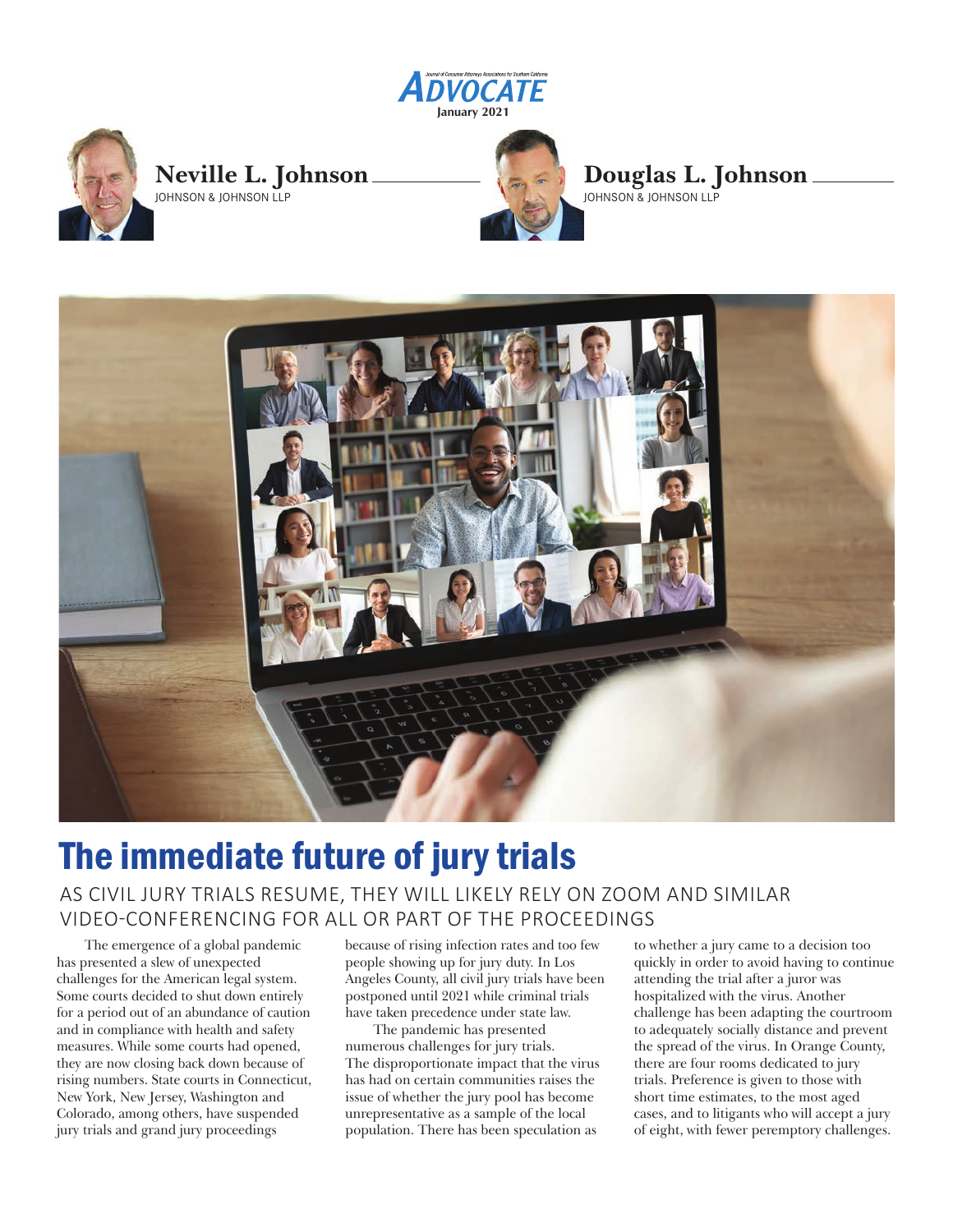

In Los Angeles County, various places for jury selection which can accommodate larger groups, at least for jury selection, are being readied.

Courts across the country have come up with different solutions in order to adapt to the reality that the pandemic is not going anywhere in the foreseeable future. Since the courts must follow the COVID-19 guidelines of the jurisdiction in which they are located, some courthouses have continued with limited operation, while others have resumed inperson trials with modifications. The main safety measures being implemented are allowing fewer people into courtrooms, safely social distancing, mandating face coverings, holding trials on the ground floor of courthouses in order to avoid people being confined to elevators, and regularly sanitizing the courtrooms and buildings. A court in Idaho even hired an epidemiologist to evaluate measures to put into place in order to safely resume operations, which resulted in the adjustment of the courthouse's air circulation system so that the air would be 100% replenished with fresh air every hour. Another suggestion being widely discussed has been to allow remote trials to commence over platforms like Zoom.

The fluctuation in the courts has also given defendants the opportunity to get creative in their arguments to either delay trial or request judges to reconsider their verdicts. For example, one federal judge in Missouri was asked to reconsider a verdict on compensatory damages because one of the jury members had tested positive for COVID-19 during the earlier phase of the trial.

In a Texas lawsuit, Samsung asked to delay a patent trial by three months after a recent trial in the same district was declared a mistrial when fifteen of the participants, including jurors, counsel and court staff, tested positive for the virus. In the first New Jersey trial to be held since the start of the pandemic, defense counsel moved for jury proceedings to be suspended until normal selection processes can resume. In a

## **Keys to your Zoom trial**

- Don't use the chat feature.
- The witness should be seen without a mask.
- If the court will allow it, use face shields instead of masks in order to monitor expressions.
- Consider iPads for each juror so they can see the exhibits and jury instructions.
- Don't bore the jury. Get to the point quickly. Jurors hate lawyers who like to hear themselves talk.
- Speak loudly enough so that everyone can hear.

• The jury will be spread across the courtroom, which makes communication difficult, but you will be able to stand in the well (including, if the judge will allow while examining a witness), and do your best to get through to the jury.

- Speak slowly.
- Take pauses. (President Obama is a good example.)
- Do not overly rely on PowerPoint and exhibits.
- A trial is not a place for jokes.
- Practice makes perfect, especially in a remote trial world.

recent Alameda County trial one of the jurors fell ill. The trial then continued with the jurors remotely as some refused to return to the courtroom.

Here then is guidance on how to navigate the coming months and maintain some semblance of control over the uncertainty of what the future holds for jury trials.

#### **Master the tech**

There is unanimous agreement that counsel be familiar with all aspects of the technology required. This means practice, preferably with judge and staff and opposing counsel present.

### **Expect hybrid trials with remote jury selection**

Expect the possibility of a hybrid trial, with the jury being selected remotely, and once chosen, coming in person to the trial. If this occurs, you will want to use the gallery view feature (à la The Brady Bunch) as to see the reactions of all the prospective jurors. Fifteen jurors in the gallery at a time is recommended.

The pandemic has led courts to reevaluate how to proceed with trials in person. The attorney should always evaluate the circumstances and make a plan accordingly. An attorney preparing for an in-person trial should inquire as to the measures being taken and evaluate

whether those measures will affect the impact of their trial strategy.

If jurors are required to be seated farther away from the witness stand than is customary, an attorney could request the implementation of a live video feed display so that the jury can adequately see the witnesses as well as any visual demonstrations being used. Using larger courtrooms could require the use of microphones so that all individuals in the room can properly hear the trial.

The same principle of preparation discussed goes for limited in-person trials and the accompanying changes such as the use of masks and plexiglass barriers. For example, if the space that the attorney is permitted to use may be smaller than is customary, it would be beneficial for the attorney to modify their demonstrative plan and practice making statements in a more confined space. If part of the jury will be in the box and the rest in the gallery, the attorney should prepare to address both groups of jurors adequately. If microphones are not available in the courthouse, the attorney should practice projecting their voice to ensure everyone in the court room can hear properly.

#### **Preparing for remote jury trials and arbitrations**

The realities of holding trials remotely has placed even greater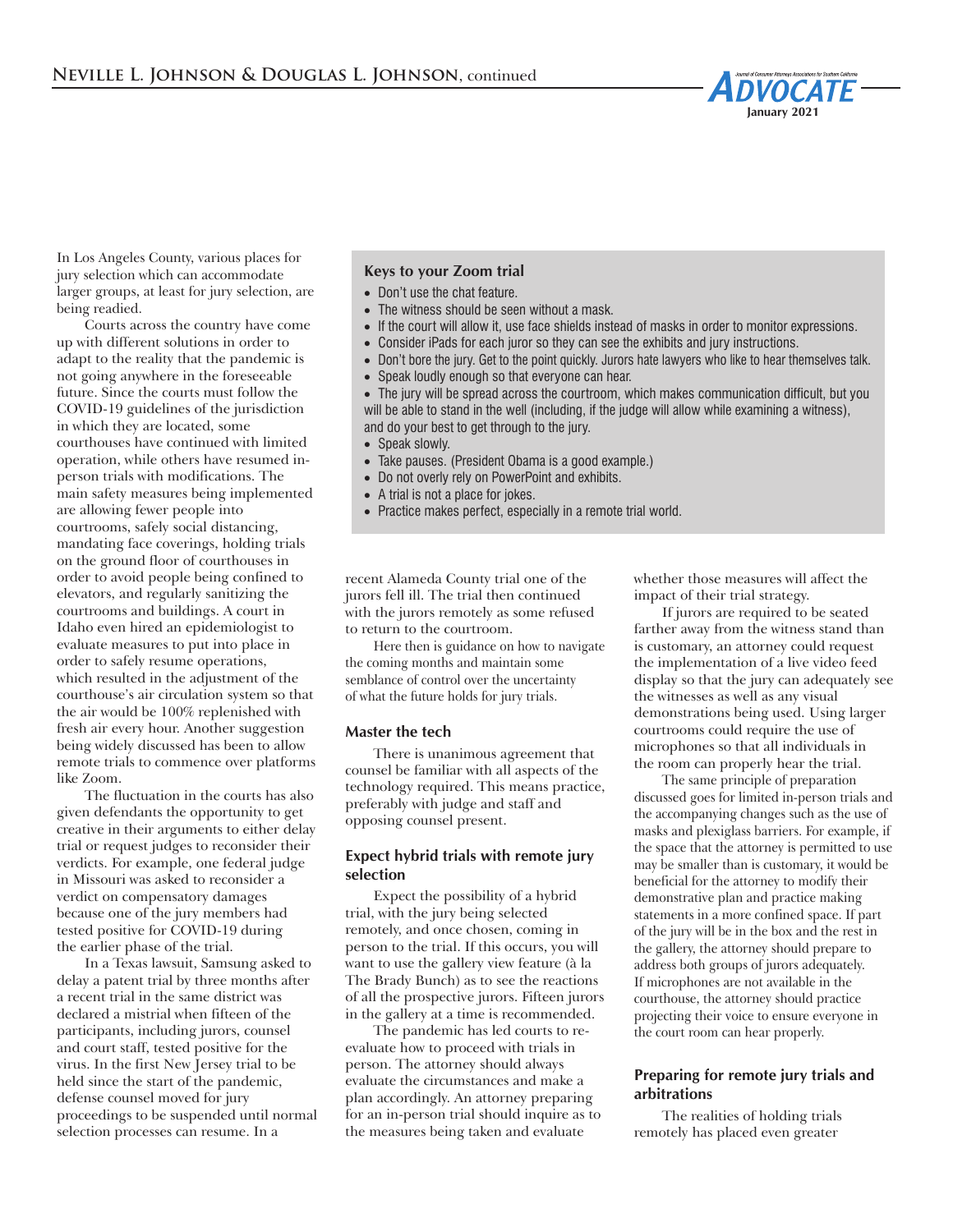

importance on logistics and preparation. What happens, for example, if a person participating loses their internet connection? How will the parties exchange documents? One court required exhibit exchange, except impeachment documents, two days before testimony. The list goes on and on.

The best way to approach preparing for a remote trial is to be prepared for everything to go wrong. Just as Murphy's Law states, if anything can go wrong, it will. Things will go wrong! An attorney preparing for remote trial should expect everything to go wrong and make a contingency plan to have in their back pocket just in case. Attorneys should meet with opposing counsel and the judge prior to trial to agree on protocol for the trial, alternative protocol in the event that technical difficulties arise, and go over any questions either side may have.

#### **Remote trials are a "cool" medium**

Presenting an argument remotely is different than having the benefit of using body language and physical gestures in the courtroom. Remote trials are a cool medium, meaning that the attorney should practice being conversational, speaking slowly, and speaking with confidence. Some, if not most attorneys, prefer standing when they question or argue. Having a setup where the attorney can be standing may be beneficial.

Conduct multiple dry runs to perfect the camera angle and lighting, and practice making eye contact with the camera. Using a teleprompter may be an option for counsel as it will be behind the camera and could make opening statements and closing arguments go smoothly. The attorney must also practice being deliberate with his or her actions. Gestures should be purposeful and coordinate with what is being said.

In addition, dry runs should include witnesses and ensuring that the witness has the appropriate camera and lighting. Note that the court's view of a witness will not be from the side, but straight-on. The attorney should also

ensure that the witness is capable of receiving documents and should plan to provide relevant documents to the witness ahead of time.

#### **Get assistance with the technology**

Going to trial remotely requires the mastery of certain technologies, so any attorney preparing for a remote trial should practice using the features of the chosen platform. Have a qualified technologist to assist in the presentation unless you have mastered doing so. Using dual monitors is a must, counsel on one, evidence on the other. Having a dedicated microphone and camera is more reliable than using the microphone and camera of a laptop. Laptops are considered inadequate, but have one on standby just in case there is a problem.

In addition, the computer to be used for trial should be updated and running at optimal speed, which includes clearing cookies in the internet browser and updating Zoom (or whichever platform the court will be using). Internet speed should be tested prior to the trial, with an alternative connection method available in the event that internet speed is not at the preferred speed.

Finally, meet and confer in advance to see if the court will permit jurors to email with any questions for the clerk/judge, and if allowed, suggested questions to be asked of a witness. Also discuss how jury instructions and the verdict form will be handled. In one case, the foreperson took a photo of the verdict on an iPhone and sent that in.

#### **Tips for a seamless remote jury trial**

The best way to ensure a seamless trial is to give thorough instructions to all parties involved ahead of time, including jurors and witnesses. Jurors should also do dry runs and get basic Zoom instructions. Many are conversant with Zoom. As remote trials may be around for the foreseeable future, it would be beneficial for courts to designate a court technologist to assist judges and jurors with troubleshooting issues and

monitoring the trial to ensure everything runs smoothly.

Jury selection can be simplified by sending out an online questionnaire to potential jurors ahead of time. During voir dire, the parties should use Zoom in gallery mode so that they can see each potential juror. Once jurors have been selected and trial begins, jurors should be placed in a separate waiting room, monitored by a bailiff to ensure no discussion of the case at hand, so they can get to know each other as they would if the trial were in person. This will make it easier for them to choose a foreman. This should not be the only time that the jury is monitored. A person should be designated to monitor the jury throughout the trial to ensure that they are staying engaged, are attentive, not nodding off or answering the door. One way of ensuring this is to require them to keep their camera on.

During trial, the court should also utilize the breakout room feature in order to provide space for sidebars or deliberations. For example, the jurors can be in the main room with sidebars and witnesses remaining in a separate breakout room.

If the remote jury trial goes smoothly, the jurors and the court will appreciate it. One trial judge reported that jurors had generally positive feelings and enjoyed the experience, especially as there were no parking problems.

#### **Connecting with an audience like a performer**

Going to trial is a lot like performing live on a stage. If circumstances change, the performer adapts, and the show must go on. The same thing applies to trials in a pandemic-ridden world. Here are some tips on how to connect with an audience, or rather, a jury.

The attorney should be conversational. Don't use highfalutin words designed to make you sound learned. Zoom is a cool medium and being conversational is the best way to connect with a video audience